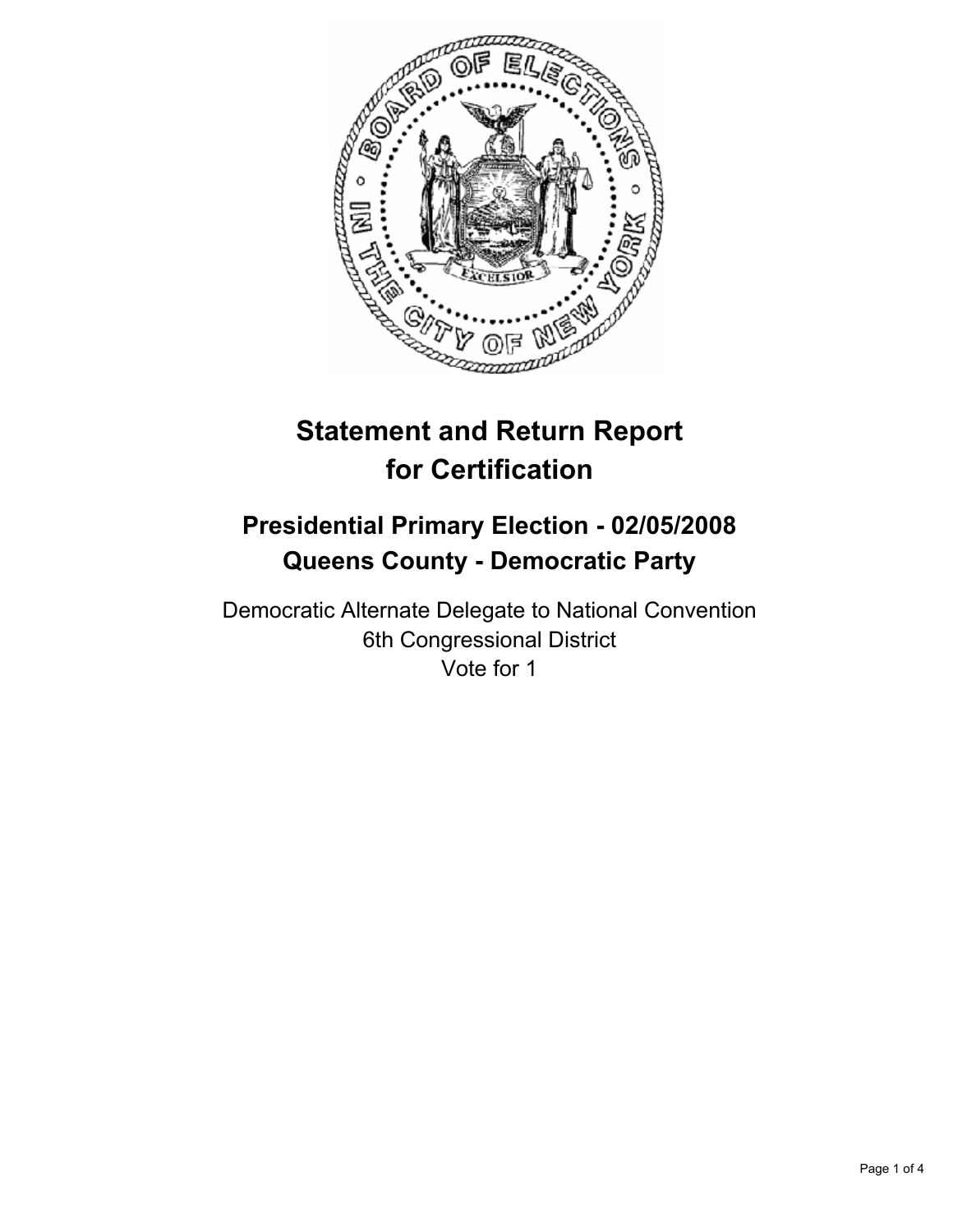

## **6th Congressional District**

| <b>Assembly District 23</b>                     |                |
|-------------------------------------------------|----------------|
| <b>EMERGENCY</b>                                | 35             |
| ABSENTEE/MILITARY                               | 149            |
| <b>FEDERAL</b>                                  | 12             |
| <b>AFFIDAVIT</b>                                | 88             |
| YVONNE REDDICK (F) - PLEDGED TO SUPPORT CLINTON | 1,467          |
| ANDREA SANDERS (F) - PLEDGED TO SUPPORT OBAMA   | 984            |
| <b>Total Votes</b>                              | 2,451          |
| <b>Assembly District 24</b>                     |                |
| <b>EMERGENCY</b>                                | 4              |
| ABSENTEE/MILITARY                               | 14             |
| <b>FEDERAL</b>                                  | 2              |
| <b>AFFIDAVIT</b>                                | 20             |
| YVONNE REDDICK (F) - PLEDGED TO SUPPORT CLINTON | 450            |
| ANDREA SANDERS (F) - PLEDGED TO SUPPORT OBAMA   | 308            |
| <b>Total Votes</b>                              | 758            |
| <b>Assembly District 25</b>                     |                |
| <b>EMERGENCY</b>                                | 3              |
| ABSENTEE/MILITARY                               | 56             |
| <b>FEDERAL</b>                                  | 8              |
| <b>AFFIDAVIT</b>                                | 49             |
| YVONNE REDDICK (F) - PLEDGED TO SUPPORT CLINTON | 1,115          |
| ANDREA SANDERS (F) - PLEDGED TO SUPPORT OBAMA   | 446            |
| <b>Total Votes</b>                              | 1,561          |
| <b>Assembly District 27</b>                     |                |
| <b>EMERGENCY</b>                                | 0              |
| ABSENTEE/MILITARY                               | 47             |
| <b>FEDERAL</b>                                  | 9              |
| <b>AFFIDAVIT</b>                                | 51             |
| YVONNE REDDICK (F) - PLEDGED TO SUPPORT CLINTON | 977            |
| ANDREA SANDERS (F) - PLEDGED TO SUPPORT OBAMA   | 473            |
| <b>Total Votes</b>                              | 1,450          |
| <b>Assembly District 28</b>                     |                |
| <b>EMERGENCY</b>                                | 0              |
| ABSENTEE/MILITARY                               | 8              |
| <b>FEDERAL</b>                                  | $\overline{3}$ |
| <b>AFFIDAVIT</b>                                | 8              |
| YVONNE REDDICK (F) - PLEDGED TO SUPPORT CLINTON | 80             |
| ANDREA SANDERS (F) - PLEDGED TO SUPPORT OBAMA   | 43             |
| <b>Total Votes</b>                              | 123            |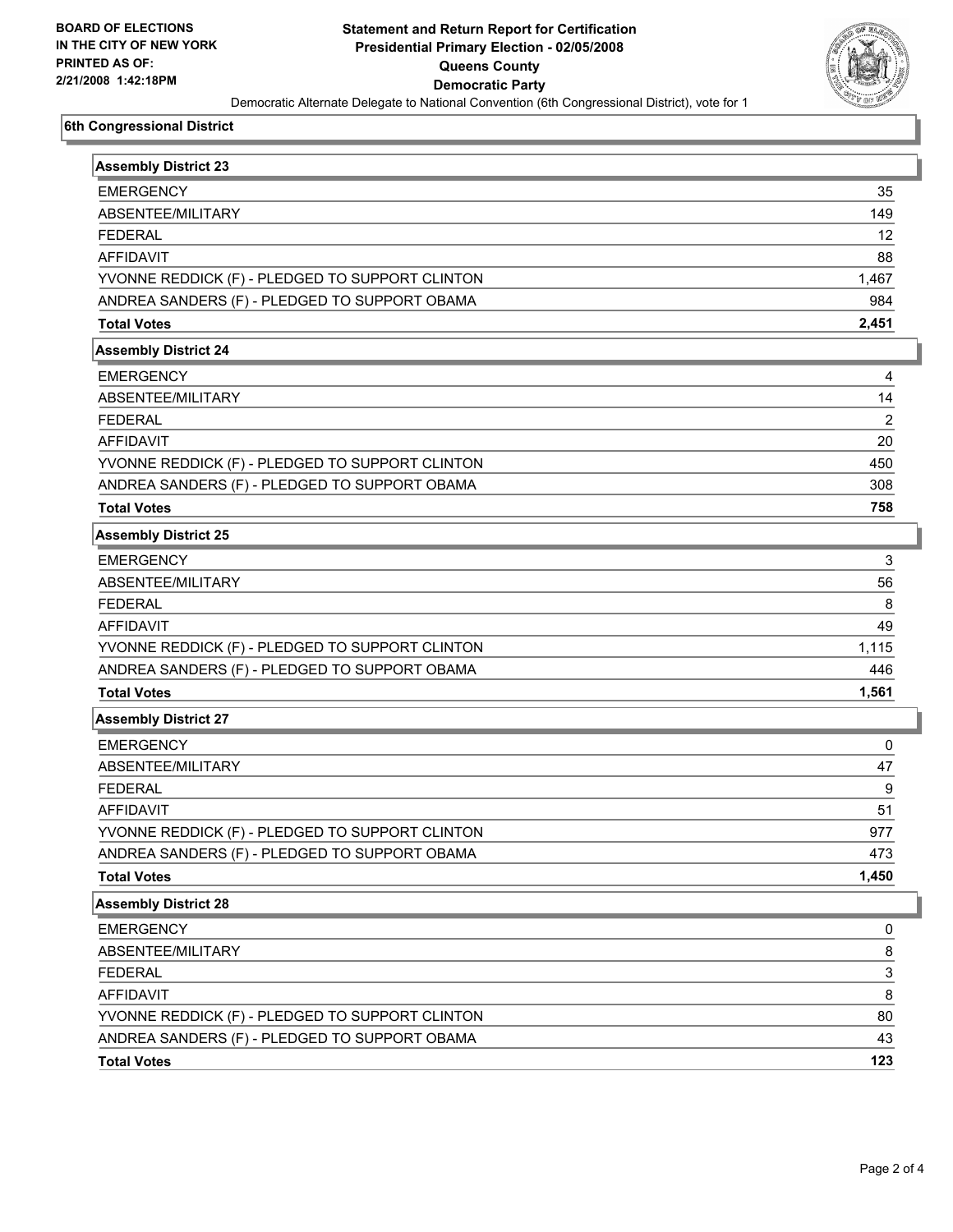

## **6th Congressional District**

| <b>Assembly District 29</b>                     |                         |
|-------------------------------------------------|-------------------------|
| <b>EMERGENCY</b>                                | 58                      |
| ABSENTEE/MILITARY                               | 188                     |
| <b>FEDERAL</b>                                  | 11                      |
| <b>AFFIDAVIT</b>                                | 429                     |
| YVONNE REDDICK (F) - PLEDGED TO SUPPORT CLINTON | 4,579                   |
| ANDREA SANDERS (F) - PLEDGED TO SUPPORT OBAMA   | 6,887                   |
| <b>Total Votes</b>                              | 11,466                  |
| <b>Assembly District 31</b>                     |                         |
| <b>EMERGENCY</b>                                | 140                     |
| ABSENTEE/MILITARY                               | 210                     |
| <b>FEDERAL</b>                                  | 19                      |
| <b>AFFIDAVIT</b>                                | 407                     |
| YVONNE REDDICK (F) - PLEDGED TO SUPPORT CLINTON | 3,695                   |
| ANDREA SANDERS (F) - PLEDGED TO SUPPORT OBAMA   | 4,521                   |
| <b>Total Votes</b>                              | 8,216                   |
| <b>Assembly District 32</b>                     |                         |
| <b>EMERGENCY</b>                                | 62                      |
| ABSENTEE/MILITARY                               | 137                     |
| <b>FEDERAL</b>                                  | 7                       |
| <b>AFFIDAVIT</b>                                | 401                     |
| YVONNE REDDICK (F) - PLEDGED TO SUPPORT CLINTON | 4,366                   |
| ANDREA SANDERS (F) - PLEDGED TO SUPPORT OBAMA   | 6,407                   |
| <b>Total Votes</b>                              | 10,773                  |
| <b>Assembly District 33</b>                     |                         |
| <b>EMERGENCY</b>                                | 22                      |
| ABSENTEE/MILITARY                               | 137                     |
| <b>FEDERAL</b>                                  | 6                       |
| <b>AFFIDAVIT</b>                                | 388                     |
| YVONNE REDDICK (F) - PLEDGED TO SUPPORT CLINTON | 4,994                   |
| ANDREA SANDERS (F) - PLEDGED TO SUPPORT OBAMA   | 6,460                   |
| <b>Total Votes</b>                              | 11,454                  |
| <b>Assembly District 38</b>                     |                         |
| <b>EMERGENCY</b>                                | 13                      |
| ABSENTEE/MILITARY                               | 8                       |
| <b>FEDERAL</b>                                  | $\overline{\mathbf{c}}$ |
| AFFIDAVIT                                       | 36                      |
| YVONNE REDDICK (F) - PLEDGED TO SUPPORT CLINTON | 647                     |
| ANDREA SANDERS (F) - PLEDGED TO SUPPORT OBAMA   | 139                     |
| <b>Total Votes</b>                              | 786                     |